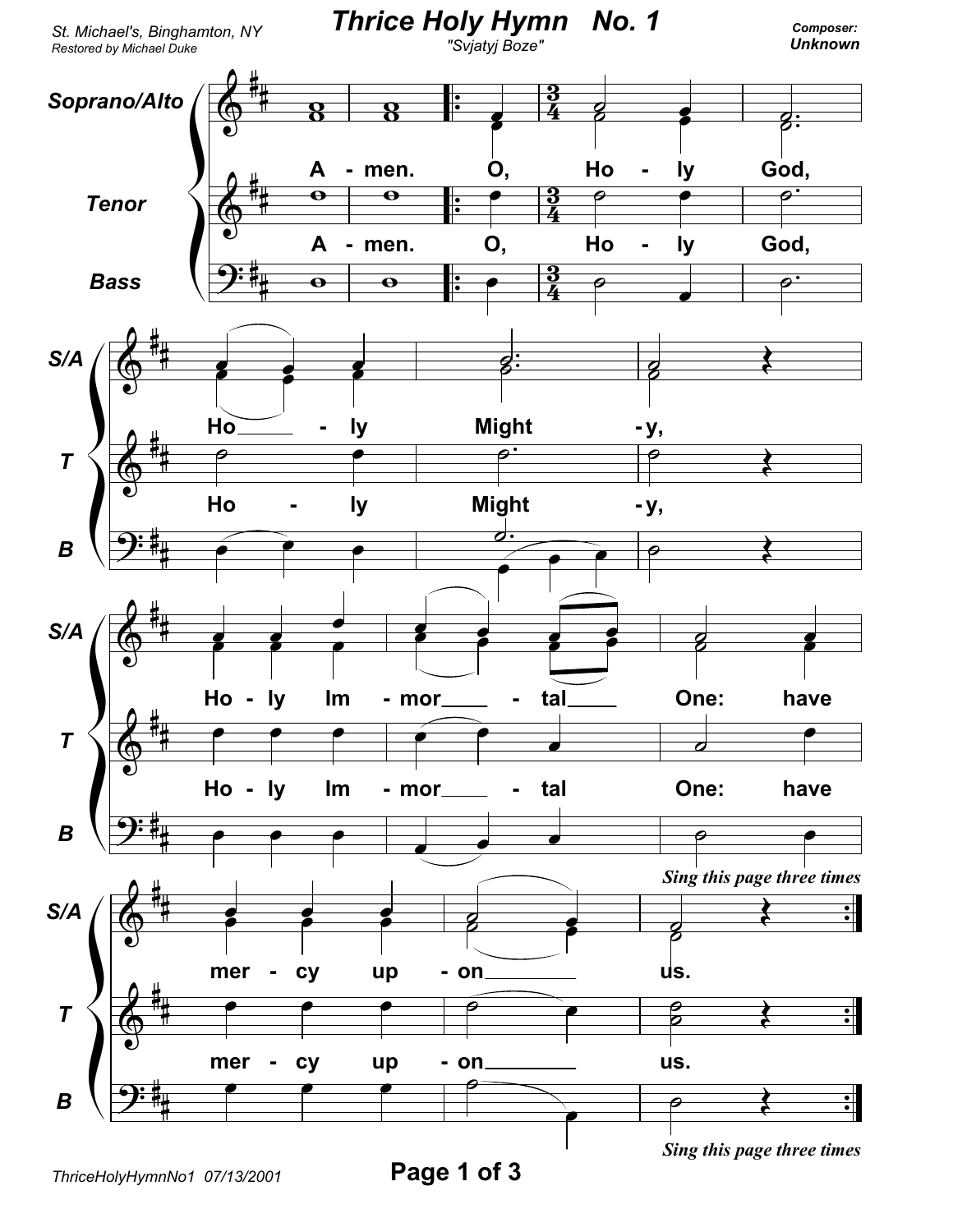St. Michael's, Binghamton, NY



ThriceHolyHymnNo1 07/13/2001

Page 2 of 3